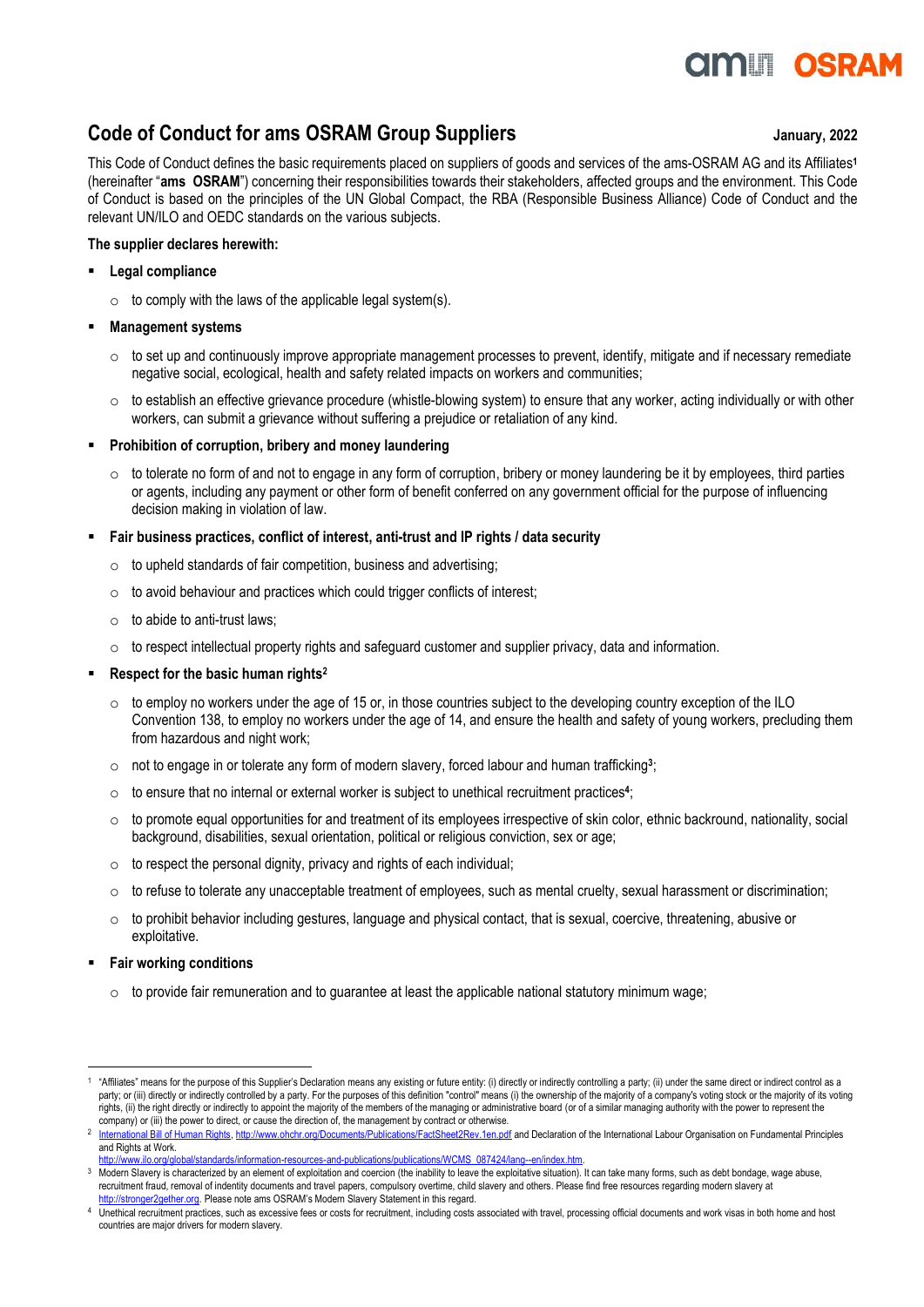## **AMILI OSRA**

- $\circ$  to comply with the maximum number of working hours laid down in the applicable laws. Nonetheless, a workweek should not be more than 60 hours per week, including overtime, except in emergency or unusual situations. All overtime must be voluntary. Workers shall be allowed at least one day off every seven days;
- o to recognize, as far as legally possible, the right of free association and collective bargaining of employees and to neither favor nor discriminate against members of employee organizations or trade unions.

#### ▪ **Health and safety of all internal and external workers**

- $\circ$  to take responsibility for the health and safety of all internal and external workers;
- o to control hazards and take the best reasonably possible precautionary measures against accidents and occupational diseases;
- $\circ$  to provide training and ensure that all internal and external workers are educated in health and safety issues;

#### ▪ **Environmental & climate protection**

- $\circ$  to act in accordance with the applicable statutory and international standards regarding environmental protection including use and handling of hazardous substances, waste wastewater and emissions management;
- $\circ$  to reduce the use of water and disposal of waste, improve recycling and circularity of materials;
- $\circ$  to sustainably use and manage resources and make continuous improvements in minimizing environmental pollution and increasing environmental protection;
- $\circ$  to increase energy efficiency in the own production and delivered goods and services, use of renewable energy whenever possible and/or reduce greenhouse gas emissions.
- **Supply chain** 
	- $\circ$  to use reasonable efforts to address social, environmental and climate risks in their own supply chain and to make reasonable efforts that their suppliers adhere to requirements comparable to those stipulated herein.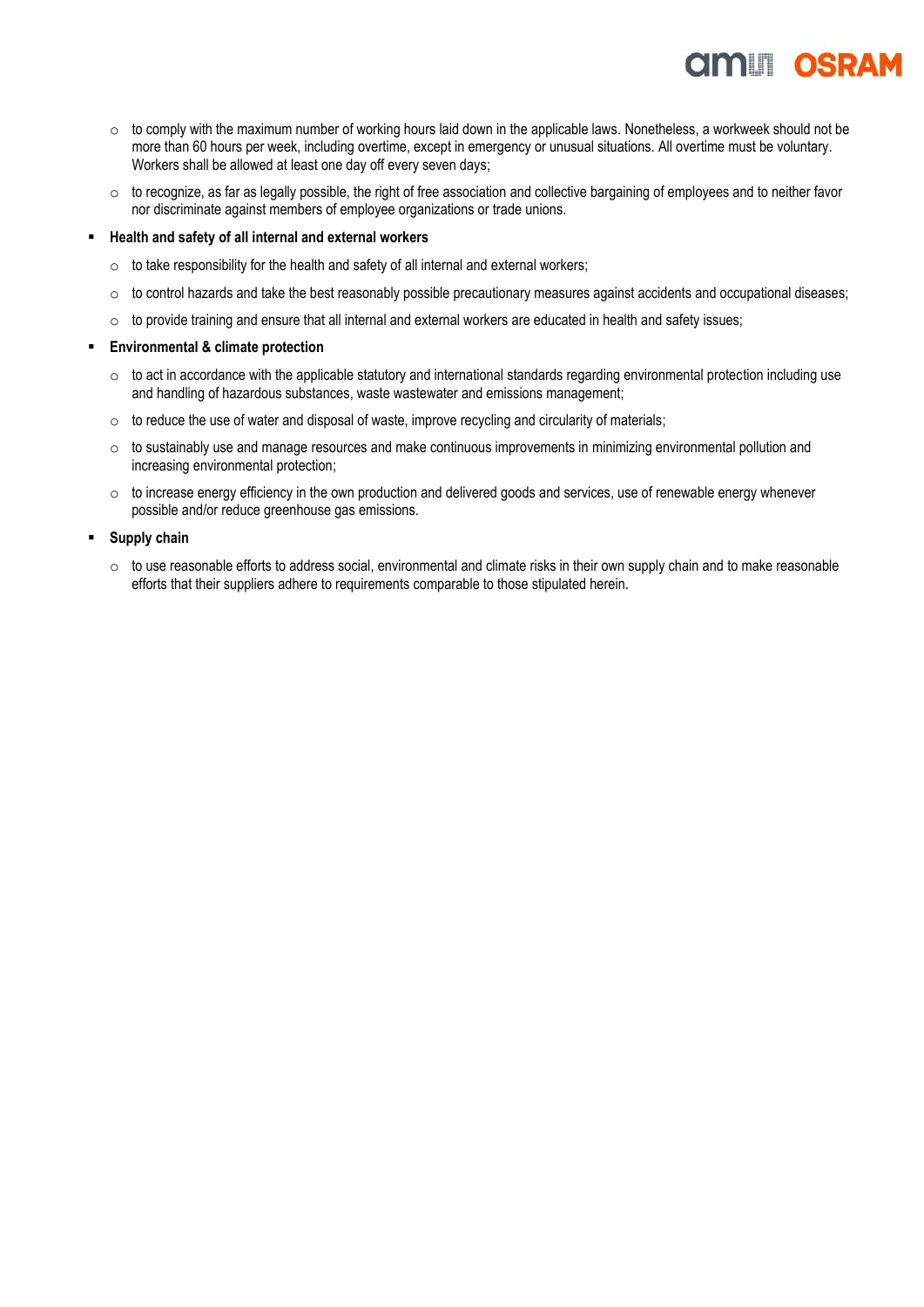# **OMLI OSRA**

### **Code of Conduct – Conflict Minerals Supplement Code 3 anuary, 2022**

This Conflict Minerals Supplement (hereinafter "**CMS**") applies only to suppliers of ams OSRAM delivering materials, parts, components, sub-assemblies that will be integrated into ams OSRAM products as well as to suppliers of ams OSRAM delivering products for the purpose of resale by ams OSRAM (hereinafter "**Goods**"). The CMS is an integral part of the Code of Conduct for ams OSRAM Suppliers concerning their responsibilities with respect to a conflict-free sourcing of "**Conflict Minerals**" in order to effectively ensure that the use and sale of Conflict Minerals by ams OSRAM's suppliers do not contribute to the ongoing conflict in the Democratic Republic of Congo ("**DRC**") and adjoining countries. This CMS also applies on indirect deliveries of supplier's Goods to ams OSRAM, i.e. it applies on orders and/or deliveries of Goods to third parties (contract manufacturers of ams OSRAM, distributors) forwarding such Goods – in processed or unmodified form – to ams OSRAM, provided that supplier is aware of such forwarding to ams OSRAM.

For the purposes of this CMS the following terms shall have the meaning as set out below:

- "**Conflict Minerals**" means columbite-tantalite (coltan), cassiterite, gold, wolframite, cobalt, or their derivatives, which are limited to tantalum, tin and tungsten, unless the United States Secretary of State determines that additional derivatives are financing conflict in the "Covered Countries", in which case they are also considered Conflict Minerals; or any other minerals or their derivatives determined by the Secretary of State to be financing conflict in the "Covered Countries".
- "**Covered Countries**" shall mean the DRC and any country that shares an internationally recognized border with the DRC. Such countries presently include Angola, Burundi, Central African Republic, the Republic of the Congo, Rwanda, South Sudan, Tanzania, Uganda, and Zambia.
- "**DRC Conflict Free**" shall mean as an attribute of Goods that such Goods do not contain Conflict Minerals that directly or indirectly finance or benefit armed groups in the Covered Countries.
- "**Final Rule**" shall mean the implementation rule as adopted by the U.S. Securities and Exchange Commission on August 22, 2012, pursuant to Sec. 1502 of the Dodd-Frank Wall Street Reform and Consumer Protection Act relating to the use of Conflict Minerals.

#### **The supplier declares herewith:**

- $\circ$  to be fully committed to ensuring that its use and sale of Conflict Minerals (whether on a stand-alone basis or contained in its Goods) do not contribute to the ongoing conflict in the Covered Countries. Therefore, supplier shall in particular
	- (i) perform a reasonable country of origin inquiry throughout its entire supply chain (in accordance with standards that are equivalent to the requirements of the Final Rule in this regard), and
	- (ii) participate in an established supply chain communication process, such as the Responsible Minerals Initiative (RMI) of the Responsible Business Alliance (RBA).
- o not to supply any Goods to ams OSRAM that are not DRC Conflict Free.
- $\circ$  to duly provide to ams OSRAM all relevant data regarding the occurrence of Conflict Minerals in its Goods by use of the latest version of the Conflict Minerals Reporting Template (CRMT) of the RMI within three weeks upon ams OSRAM's request.
- $\circ$  to immediately notify ams OSRAM in writing in case supplier should become aware of any warning signs in its supply chain that indicate that the representation in accordance with the preceding paragraphs above might be no longer valid. Supplier shall in such case promptly conduct further examination to verify, whether Goods delivered by Supplier contained or still contain Conflict Minerals and shall provide ams OSRAM with a reasonable documentation.
- $\circ$  to use best efforts to promote among its suppliers compliance with the representations of this CMS.